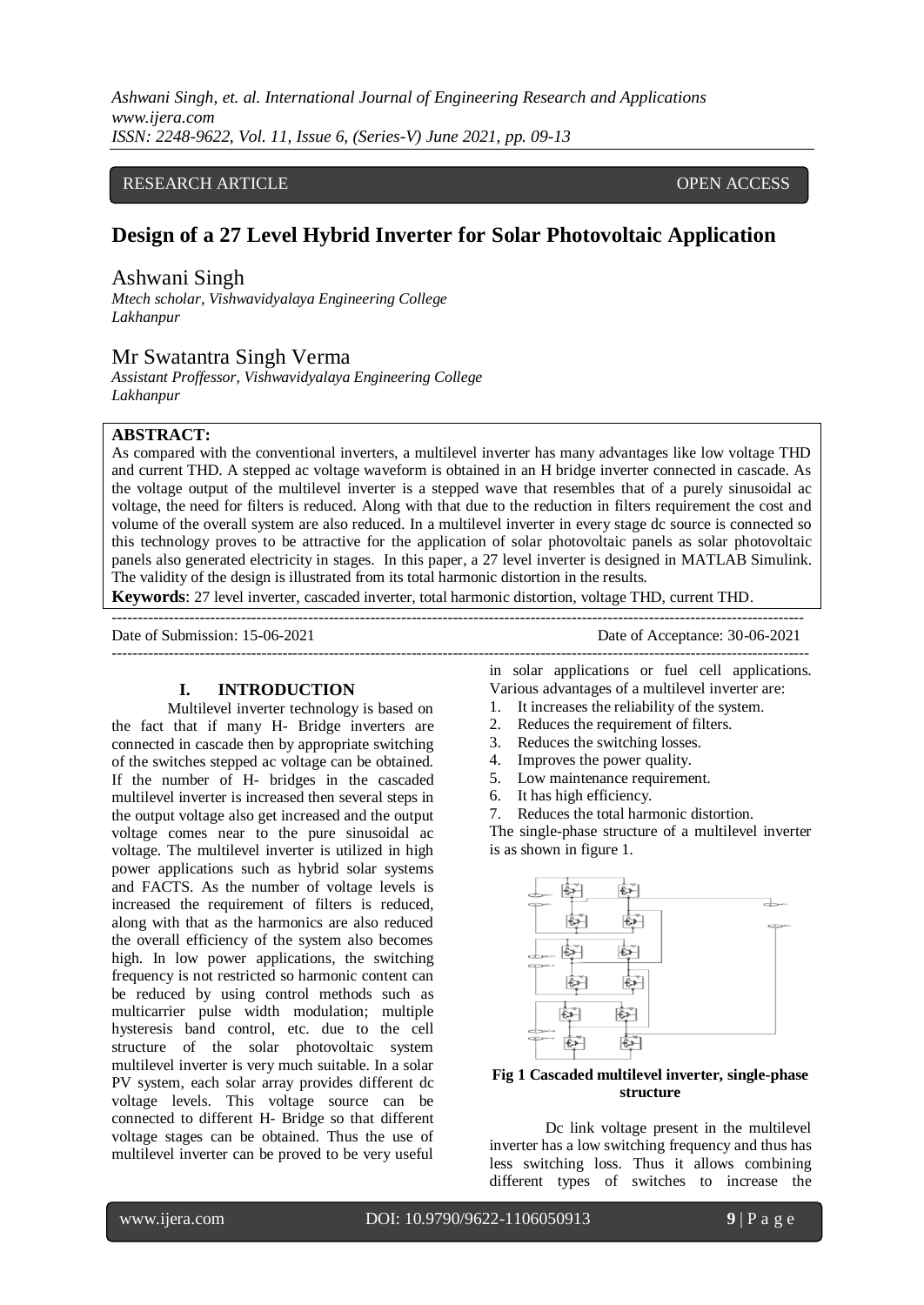*Ashwani Singh, et. al. International Journal of Engineering Research and Applications www.ijera.com ISSN: 2248-9622, Vol. 11, Issue 6, (Series-V) June 2021, pp. 09-13*

efficiency of the inverter. The inverter proposed has three sets of the dc-link voltage of value  $\pm 1$  V,  $\pm$ 3 V,  $\pm$  9 V. From the three sets of dc voltage 27 levels of voltage can be obtained at the output stage by the various combination of the switches. From the 27 levels of output voltage stepped output waveform which is nearly a sinusoidal voltage can be obtained. Three single-stage inverters are connected to produce a stepped output voltage is obtained at the output.

## **II. MODELING OF 27 LEVEL MULTILEVEL INVERTER**

Each block of the cascade multilevel inverter has a different voltage source. So by the combination of switches 27 different levels of voltage can be obtained. The internal circuit of 1<sup>st</sup> block is as shown in figure 2





The output of the 1<sup>st</sup> block is  $V_{dc}$  when  $S_1$ and  $S_4$  switch is turned on, it is  $-V_{dc}$  when  $S_2$  and  $S_3$  switch is turned on and it is 0 volt when S2 and S4 switches are turned on. In a similar manner in the  $2<sup>nd</sup>$  block and  $3<sup>rd</sup>$  block also three voltages can be obtained by the combination of various switches. From three voltage combinations of each block total of  $3^3 = 27$  voltages can be obtained at the output stage and by proper sequencing, the output voltage will be a stepped voltage whose shape will be similar to the desired sinusoidal voltage. The complete simulation is done in MATLAB Simulink and it is shown in figure 3.



**Fig 3 Simulation model of a 27 level inverter**

As seen from the model it consists of three-stage inverters connected in cascade. The  $1<sup>st</sup>$ stage of the inverter is connected with a 3-volt source, the second stage of the inverter is connected with a 9-volt source and the  $3<sup>rd</sup>$  stage is connected with a 27-volt source. The output of the inverter is connected with a load having a resistance of 5 ohms and an inductance of 5 milli henry. It is assumed that the output of the solar panel is a constant dc source and each panel is connected to a different panel having 3 volts, 9 volts, and 27-volt output. To supply the ac load these dc voltages are to be converted into an ac source so it can be achieved by the inverter.

### **III. SWITCHING TECHNIQUE OF THE PROPOSED MODEL**

A combination of different switches will give out different values of output at the ac side. The output voltages that can be obtained at the ac side are -39 to 39 volt in an interval of 3 volts. The switching table for different voltage output at the ac side is shown in table 1.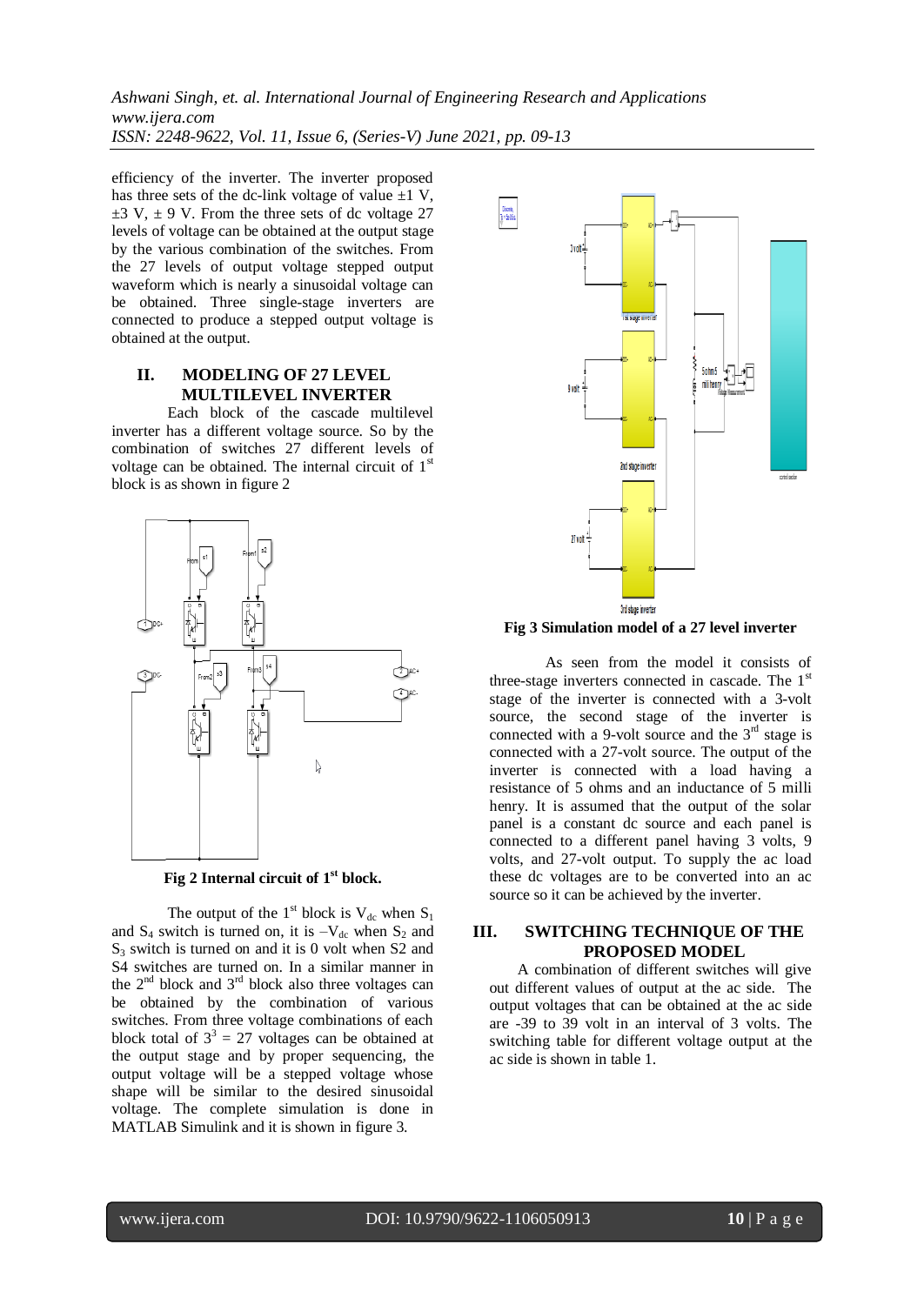*Ashwani Singh, et. al. International Journal of Engineering Research and Applications www.ijera.com ISSN: 2248-9622, Vol. 11, Issue 6, (Series-V) June 2021, pp. 09-13*

| Out          | s<br>1      | S<br>$\overline{2}$ | s<br>3 | s<br>4 | s<br>5      | s<br>6      | s<br>7       | s<br>8 | s<br>9      | s<br>1       | s<br>1         | s<br>1         |
|--------------|-------------|---------------------|--------|--------|-------------|-------------|--------------|--------|-------------|--------------|----------------|----------------|
| put          |             |                     |        |        |             |             |              |        |             |              |                |                |
| volt         |             |                     |        |        |             |             |              |        |             | $\Omega$     | $\mathbf{1}$   | $\overline{2}$ |
| age          |             |                     |        |        |             |             |              |        |             |              |                |                |
| $-39$        | 0           | 1                   | 1      | 0      | 0           | 1           | 1            | 0      | 0           | 1            | 1              | 0              |
| $-36$        | 0           | 0                   | 1      | 1      | 0           | 1           | 1            | 0      | 0           | 1            | 1              | 0              |
| $-33$        | 1           | 0                   | 0      | 1      | 0           | 1           | 1            | 0      | 0           | 1            | 1              | 0              |
| $-30$        | 0           | 1                   | 1      | 0      | 0           | 0           | 1            | 1      | 0           | 1            | 1              | 0              |
| $-27$        | Ō           | 0                   | 1      | 1      | 0           | 0           | 1            | 1      | 0           | 1            | 1              | Ō              |
| $-24$        | 1           | 0                   | 0      | 1      | 0           | 0           | 1            | 1      | 0           | 1            | 1              | 0              |
| $-21$        | 0           | 1                   | 1      | 0      | 1           | 0           | 0            | 1      | 0           | 1            | 1              | 0              |
| -18          | 0           | 0                   | 1      | 1      | 1           | 0           | 0            | 1      | 0           | 1            | 1              | 0              |
| $-15$        | 1           | 0                   | 0      | 1      | 1           | 0           | 0            | 1      | 0           | 1            | 1              | 0              |
| $-12$        | $\mathbf 0$ | 1                   | 1      | 0      | $\mathbf 0$ | 1           | 1            | 0      | 0           | $\mathbf{0}$ | 1              | 1              |
| -9           | 0           | 0                   | 1      | 1      | 0           | 1           | 1            | 0      | 0           | 0            | 1              | 1              |
| $-6$         | 1           | 0                   | 0      | 1      | 0           | 1           | 1            | 0      | $\mathbf 0$ | 0            | ī              | $\mathbf{1}$   |
| -3           | 0           | 1                   | 1      | 0      | 0           | 0           | 1            | 1      | 0           | 0            | 1              | 1              |
| $\mathbf{0}$ | 0           | 0                   | 1      | 1      | 0           | 0           | 1            | 1      | 0           | $\mathbf 0$  | $\overline{1}$ | $\overline{1}$ |
| 3            | 1           | 0                   | 0      | 1      | 0           | 0           | 1            | 1      | 0           | 0            | 1              | 1              |
| 6            | 0           | 1                   | 1      | 0      | 1           | 0           | 0            | 1      | 0           | 0            | 1              | 1              |
| 9            | $\mathbf 0$ | Ō                   | 1      | 1      | 1           | $\mathbf 0$ | $\mathbf 0$  | 1      | 0           | 0            | 1              | 1              |
| 12           | 1           | 0                   | 0      | 1      | 1           | 0           | 0            | 1      | 0           | 0            | 1              | 1              |
| 15           | 0           | $\overline{1}$      | ī      | 0      | 0           | 1           | 1            | 0      | 1           | 0            | 0              | 1              |
| 18           | 0           | 0                   | 1      | 1      | $\mathbf 0$ | 1           | $\mathbf{1}$ | 0      | 1           | $\mathbf 0$  | $\mathbf 0$    | 1              |
| 21           | 1           | 0                   | 0      | 1      | 0           | 1           | 1            | 0      | 1           | 0            | 0              | 1              |
| 24           | 0           | 1                   | 1      | 0      | 0           | 0           | 1            | 1      | 1           | 0            | 0              | 1              |
| 27           | 0           | 0                   | 1      | 1      | 0           | 0           | 1            | 1      | 1           | 0            | 0              | 1              |
| 30           | 1           | 0                   | 0      | 1      | 0           | 0           | 1            | 1      | 1           | 0            | 0              | 1              |
| 33           | 0           | 1                   | 1      | 0      | 1           | 0           | 0            | 1      | 1           | 0            | 0              | 1              |
| 36           | 0           | 0                   | 1      | 1      | 1           | 0           | 0            | 1      | 1           | 0            | 0              | 1              |
| 39           | 1           | 0                   | 0      | 1      | 1           | 0           | 0            | 1      | 1           | 0            | 0              | 1              |

**Table 1 switching table of the model**

To illustrate the table let us take a case of getting 39 volts at the output. To obtain so positive voltage of all the three stages must be added that is  $3+9+27=39$  volt. This can be achieved when switches  $s1$  and  $s4$  of the  $1<sup>st</sup>$  stage,  $s5$  and  $s8$  of the second stage, and s9 and s12 of the third stage are triggered. Because of this pattern, the above switching pattern is created.

## **IV. CONTROL TECHNIQUE OF THE PROPOSED MODEL**

The discrete control technique is implemented to control the inverter to obtain the output voltage with minimum total harmonic distortion. A reference voltage of 39-volt amplitude and frequency equal to desired 50 Hz is utilized. The reference voltage is again divided into a different range of voltages in steps of three and 27 discrete voltages are obtained. The switching signals are generated as per the required combination of these discrete voltages for example the switch s1 of the1st stage is turned on when the discrete reference voltage value is either -33,-24, - 15, -6, 3,12,21,30, or 39. So the switching of the switch S1 is done accordingly. Similarly, switching signals of all the switches are generated as per the switching scheme of table 1.

**V. SIMULATION RESULT**

The outpul voltage of the proposed model is as shown in figure 4 .



As can be seen in the figure the output voltage seems to be very near to the sinusoidal voltage of magnitude 39 volts.

The output current waveform of the proposed model modeled in MATLAB Simulink is as shown in figure 5.



**Figure 5 output current waveform**

As seen the current waveform is nearly harmonic-free.

FFT analysis of voltage as well as the current waveform is also performed in MATLAB Simulink. FFT analysis of output voltage and current is shown in Figures 6 and 7.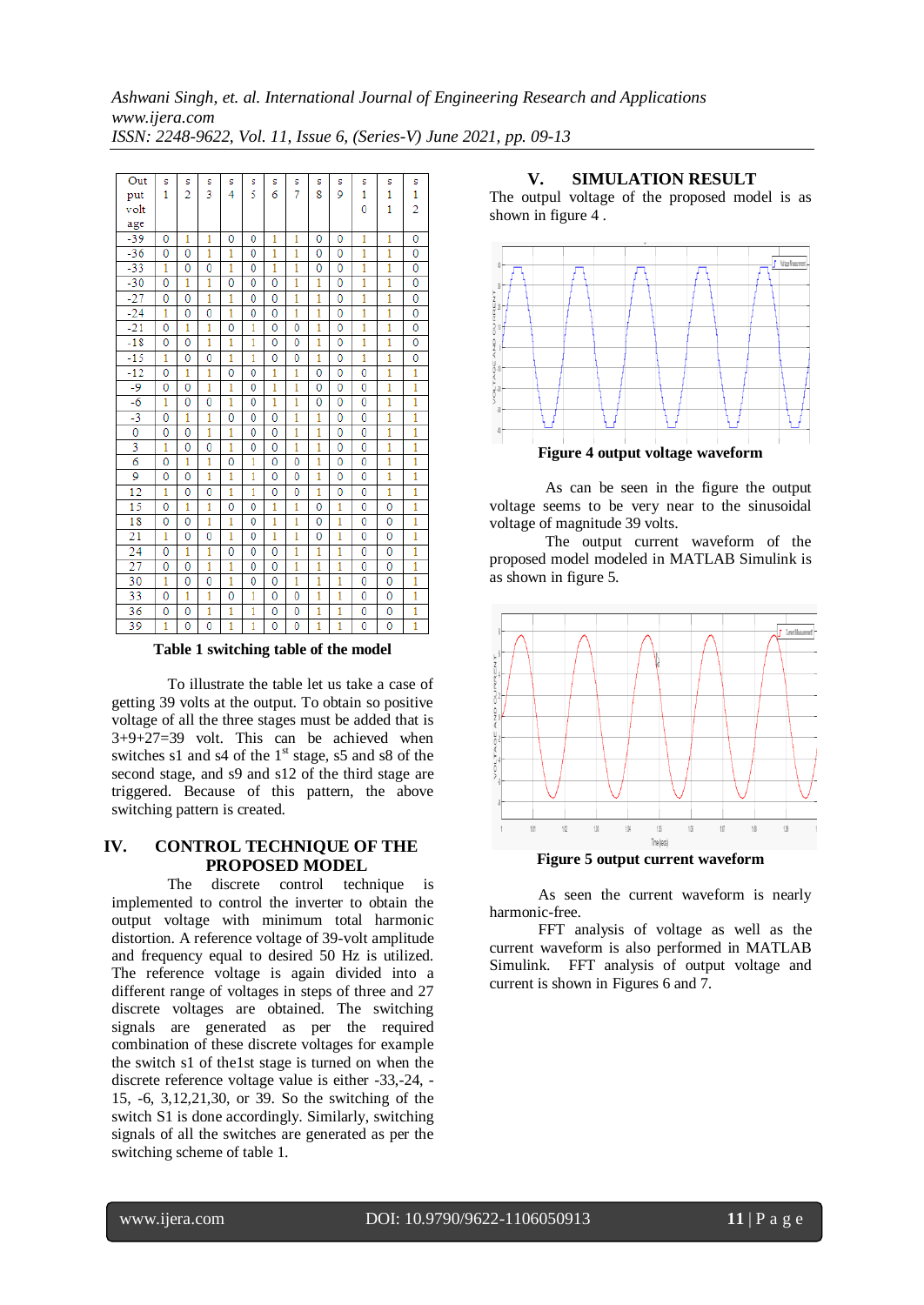

**Fig 6 FFT analysis of output voltage**





### **VI. CONCLUSION**

There are several kinds of controlling techniques present in the literature such as sinusoidal pulse width modulation, space vector PWM, selective harmonic elimination, active harmonic elimination, and all of them can be utilized in the inverter control. In the proposed model controlling is done by discretization of the reference voltage and generating reference voltage by applying logic as per the switching table. From the result obtained it is very much clear that a very high-quality voltage and current waveform are obtained at the output terminal. Along with that, the total harmonic distortion in voltage waveform is only 4.19% and in current waveform, it is only1.93% which means the power quality at the output side is very good. Thus this topology of 27 levels hybrid multilevel inverter proves to be very efficient to be used along with solar PV panel to convert dc power to ac power.

### **REFERENCES**

- [1]. [Sushree Smrutimayee Barah;](https://ieeexplore.ieee.org/author/37088849354) [Sasmita Behera,](https://ieeexplore.ieee.org/author/37085641392) ["An Optimize Configuration of H-](https://ieeexplore.ieee.org/document/9358533/)Bridge [Multilevel](https://ieeexplore.ieee.org/document/9358533/) Inverter", [1st International](https://ieeexplore.ieee.org/xpl/conhome/9358463/proceeding)  [Conference on Power Electronics and Energy](https://ieeexplore.ieee.org/xpl/conhome/9358463/proceeding)  [\(ICPEE\),](https://ieeexplore.ieee.org/xpl/conhome/9358463/proceeding) 2-3 Jan. 2021
- [2]. Kalpesh Y Rawal, V.J. Ravavara, "Novel Multilevel Inverter [Design with](https://ieeexplore.ieee.org/document/8550867/)  [Reduced Device Count"](https://ieeexplore.ieee.org/document/8550867/). [International](https://ieeexplore.ieee.org/xpl/conhome/8536362/proceeding)  [Conference on Current Trends towards](https://ieeexplore.ieee.org/xpl/conhome/8536362/proceeding)  [Converging Technologies \(ICCTCT\),](https://ieeexplore.ieee.org/xpl/conhome/8536362/proceeding) 1-3 March 2018
- [3]. J. S. Lai and F. Z. Peng, ―Multilevel converters- A new breed of power converters,‖ IEEE Trans Ind. Appl., vol. 32, no. 3, pp. 36–44, May/Jun.1996.
- [4]. K. M. Rahman, N. R. Patel, T. G. Ward, J. M. Nagashima, F.Caricchi,and F. Crescimbini, ―Application of direct-drive wheel motor for fuel cell electric and hybrid electric vehicle propulsion system,‖ IEEE Trans. Ind.Appl., vol. 42, no. 5, pp. 1185–1192, Sep/Oct. 2006.
- [5]. J. S. Lai and F. Z. Peng, ―Multilevel converters- A new breed of power converters,‖ IEEE Transactions on Industry Applications, vol. 31, no.3, May./June 1997, pp. 509-517.
- [6]. L. M. Tolbert, F. Z. Peng, T. G. Habetler,―Multilevel converters for large electric drives,‖ IEEE Transactions on Industry Applications, vol.35, no.1, Jan /Feb. 1999, pp. 36-44.
- [7]. S. Onoda, A. Emadi, ―PSIM-based modeling of Auto motive power systems: conventional, electric, and hybrid electric vehicles IEEE Transactions on Vehicular